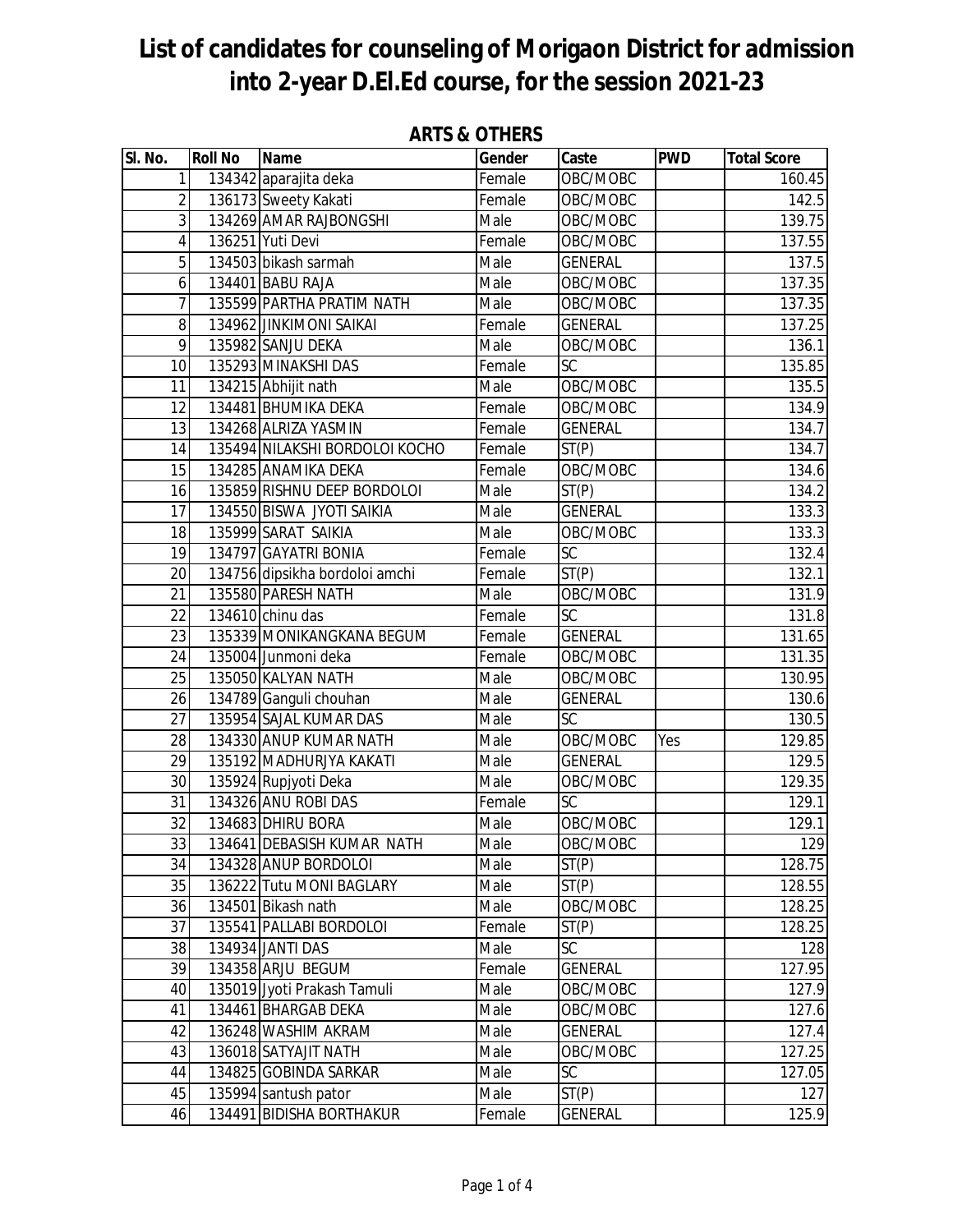| SI. No. | <b>Roll No</b> | <b>Name</b>                | Gender | Caste           | <b>PWD</b> | <b>Total Score</b> |
|---------|----------------|----------------------------|--------|-----------------|------------|--------------------|
| 47      |                | 135089 KAUSHIK DEURI       | Male   | ST(P)           |            | 125.85             |
| 48      |                | 134635 DEBASHIS KAKATI     | Male   | <b>GENERAL</b>  |            | 125.6              |
| 49      |                | 134555 Biswajit Biswas     | Male   | SC              |            | 125.5              |
| 50      |                | 135051 KALYANI SAIKIA      | Female | OBC/MOBC        |            | 125.5              |
| 51      |                | 134543 Bishal majumder     | Male   | OBC/MOBC        |            | 125.3              |
| 52      |                | 135463 nayanmoni devi      | Female | OBC/MOBC        |            | 125.3              |
| 53      |                | 136084 Smrita Rani Mandal  | Female | $\overline{SC}$ |            | 124.7              |
| 54      |                | 134498 BIKASH DAS          | Male   | $\overline{SC}$ |            | 124.6              |
| 55      |                | 135259 MANTU MEDHI         | Male   | ST(P)           |            | 124.45             |
| 56      |                | 134664 deepti dekaraja     | Female | ST(P)           |            | 124.3              |
| 57      |                | 134938 JAYANTA DAS         | Male   | <b>SC</b>       |            | 124.3              |
| 58      |                | 134764 Disha devi          | Female | OBC/MOBC        |            | 124.2              |
| 59      |                | 134892 HOMA CHETRY         | Female | OBC/MOBC        |            | 124.2              |
| 60      |                | 134835 GUNJAN NATH         | Male   | OBC/MOBC        |            | 124.05             |
| 61      |                | 135677 Prastuti devi       | Female | OBC/MOBC        |            | 124                |
| 62      |                | 134318 Ankur Nath          | Male   | OBC/MOBC        |            | 123.9              |
| 63      |                | 136244 UTPAL PATAR         | Male   | ST(P)           |            | 123.9              |
| 64      |                | 134880 HIMASHREE BHARALI   | Female | OBC/MOBC        |            | 123.85             |
| 65      |                | 135992 SANTANU MEDHI       | Male   | OBC/MOBC        |            | 123.85             |
| 66      |                | 134787 GANGA DEVI          | Female | OBC/MOBC        |            | 123.7              |
| 67      |                | 135749 PUTUL BHOWMIK       | Male   | SC              |            | 123.2              |
| 68      |                | 134477 BHITALI DAS         | Female | $\overline{SC}$ |            | 123.05             |
| 69      |                | 135112 krishna moni medhi  | Female | OBC/MOBC        |            | 122.95             |
| 70      |                | 136056 Shurabhi deka       | Female | OBC/MOBC        |            | 122.65             |
| 71      |                | 135966 SAMUDRA KUMAR NATH  | Male   | OBC/MOBC        |            | 122.5              |
| 72      |                | 135861 RITASREE DEWRI      | Female | ST(P)           |            | 122.2              |
| 73      |                | 136123 SUMI KAKOTI         | Female | OBC/MOBC        |            | 121.9              |
| 74      |                | 135501 Nilutpal nath       | Male   | OBC/MOBC        |            | 121.8              |
| 75      |                | 134464 bhaskar bordoloi    | Male   | ST(P)           |            | 121.2              |
| 76      |                | 135646 PRANAB BORA         | Male   | OBC/MOBC        |            | 121                |
| 77      |                | 134282 Anamika das         | Female | $\overline{SC}$ |            | 121                |
| 78      |                | 135574 PARASH AMPHI        | Male   | ST(P)           |            | 120.8              |
| 79      |                | 135685 PREETIREKHA DEKA    | Female | OBC/MOBC        |            | 120.75             |
| 80      |                | 134957 JHUMA SARKAR        | Female | SC              |            | 119.6              |
| 81      |                | 134331 Anupam deka         | Male   | OBC/MOBC        |            | 119.4              |
| 82      |                | 134805 GIRINDRA KUMAR NATH | Male   | OBC/MOBC        |            | 119.4              |
| 83      |                | 134638 DEBASHREE DEKA      | Female | OBC/MOBC        |            | 119.05             |
| 84      |                | 135503 NILUTPAL NATH       | Male   | OBC/MOBC        |            | 118.6              |
| 85      |                | 134845 hari charan patar   | Male   | ST(P)           |            | 118.45             |
| 86      |                | 134402 BABUL DEBNATH       | Male   | OBC/MOBC        |            | 118.3              |
| 87      |                | 134710 Dinesh dewri        | Male   | ST(P)           |            | 118.15             |
| 88      |                | 134874 HIMAKSHI DEVI       | Female | OBC/MOBC        |            | 118.1              |
| 89      |                | 136210 Trishna moni devi   | Female | OBC/MOBC        |            | 118                |
| 90      |                | 135370 Mridusmita darphang | Female | ST(P)           |            | 117.8              |
| 91      |                | 134432 BARNALI BHARALI     | Female | ST(P)           |            | 117.7              |
| 92      |                | 134502 bikash nath         | Male   | OBC/MOBC        |            | 117.55             |
| 93      |                | 135086 Kashmiri Bora       | Female | OBC/MOBC        |            | 116.9              |
| 94      |                | 136085 SMRITI deka         | Female | OBC/MOBC        |            | 116.8              |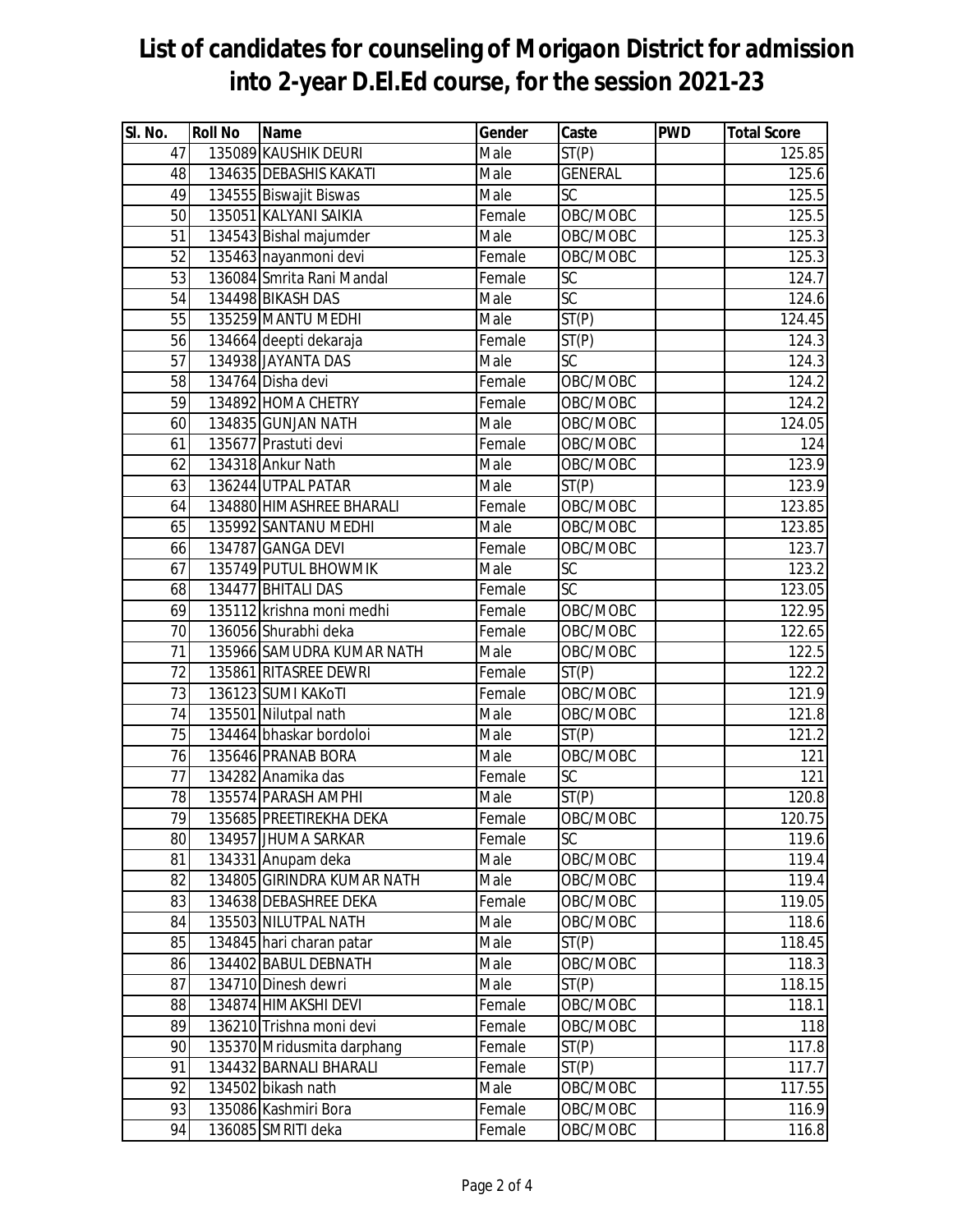| SI. No. | <b>Roll No</b> | <b>Name</b>              | Gender | Caste          | <b>PWD</b> | <b>Total Score</b> |
|---------|----------------|--------------------------|--------|----------------|------------|--------------------|
| 95      |                | 134447 BHAGYASHRI DEKA   | Female | OBC/MOBC       |            | 116.5              |
| 96      |                | 135159 LIKHAMONI DEVI    | Female | OBC/MOBC       |            | 116.05             |
| 97      |                | 136019 SAURABH DEKA      | Male   | OBC/MOBC       |            | 115.95             |
| 98      |                | 134415 BANDITA BANGTHAI  | Female | ST(H)          |            | 109                |
| 99      |                | 135723 Puja Rahang       | Female | ST(H)          |            | 108.8              |
| 100     |                | 134254 AJOY RONGHANG     | Male   | ST(H)          |            | 107.05             |
| 101     |                | 135499 Nilutpal deka     | Male   | OBC/MOBC       | Yes        | 103.75             |
| 102     |                | 135899 rumi mahanta      | Female | <b>GENERAL</b> | Yes        | 102.5              |
| 103     |                | 135414 MUSTAFIJUR RAHMAN | Male   | <b>GENERAL</b> | Yes        | 98.45              |
| 104     |                | 134246 AJAY RONGPHAR     | Male   | ST(H)          |            | 94.72              |
| 105     |                | 135745 PUSPA RANGHANG    | Male   | ST(H)          |            | 92.95              |

### **SCIENCE**

| $\mathbf{1}$    | 134619 DAISY BHUYAN        | Female | OBC/MOBC        | 137.25 |
|-----------------|----------------------------|--------|-----------------|--------|
| $\overline{2}$  | 135375 MRINAL KUMAR NATH   | Male   | OBC/MOBC        | 134.9  |
| 3               | 134204 ABDUL HANNAN        | Male   | <b>GENERAL</b>  | 134.1  |
| $\overline{4}$  | 135950 SAGARIKA RAJKUMARI  | Female | OBC/MOBC        | 131.7  |
| 5               | 135661 PRANJAL KUMAR NATH  | Male   | OBC/MOBC        | 130.2  |
| $\overline{6}$  | 134607 Chinmoy Dewraja     | Male   | ST(P)           | 129.1  |
| $\overline{7}$  | 134733 DIPANKAR HAZARIKA   | Male   | <b>GENERAL</b>  | 129.1  |
| 8               | 134465 Bhaskar Bordoloi    | Male   | OBC/MOBC        | 128    |
| 9               | 134505 BIKI DEKA           | Male   | OBC/MOBC        | 127.7  |
| 10              | 135915 RUPAM DEKA          | Male   | OBC/MOBC        | 127    |
| 11              | 134679 Dharmeswar Medhi    | Male   | $\overline{SC}$ | 126.25 |
| 12              | 135772 Rajashree Devi      | Female | OBC/MOBC        | 125.65 |
| 13              | 134349 APURBA SAIKIA       | Male   | SC              | 125.5  |
| 14              | 135235 MANASHJYOTI BAISHYA | Male   | OBC/MOBC        | 124.85 |
| 15              | 135434 Najbin sultana      | Female | <b>GENERAL</b>  | 124.1  |
| 16              | 135840 RIKI DEKA           | Female | OBC/MOBC        | 123.65 |
| 17              | 134398 BABLU RAHMAN        | Male   | <b>GENERAL</b>  | 123.4  |
| 18              | 135125 kuldip hazarika     | Male   | <b>GENERAL</b>  | 122.75 |
| 19              | 134793 GAURI PRAVA BORA    | Female | OBC/MOBC        | 121.7  |
| 20              | 134383 ASHOMI RAJBONGSHI   | Female | OBC/MOBC        | 121.55 |
| 21              | 134830 gourab nath         | Male   | OBC/MOBC        | 120.05 |
| 22              | 136198 TOFJUL HUSSAIN      | Male   | <b>GENERAL</b>  | 119.5  |
| 23              | 134903 IMRAN HUSSAIN       | Male   | <b>GENERAL</b>  | 119    |
| 24              | 134410 BANDANA DAS         | Female | OBC/MOBC        | 118.95 |
| 25              | 135380 Mrinmoy nath        | Male   | OBC/MOBC        | 118.85 |
| $\overline{26}$ | 136168 Swarnali Biswas     | Female | $\overline{SC}$ | 118.65 |
| 27              | 135337 MONIJIT MEDHI       | Male   | OBC/MOBC        | 118.3  |
| 28              | 135230 Manas Pratim Bora   | Male   | OBC/MOBC        | 117.15 |
| 29              | 135172 LOKENDRA CHETRY     | Male   | OBC/MOBC        | 116.8  |
| 30              | 135979 Sanjeev Bordoloi    | Male   | ST(P)           | 116.6  |
| $\overline{31}$ | 134557 BISWAJIT BORA       | Male   | OBC/MOBC        | 116.55 |
| 32              | 134499 Bikash kumar deka   | Male   | OBC/MOBC        | 116.5  |
| 33              | 134991 juganta kumar nath  | Male   | OBC/MOBC        | 116.4  |
| 34              | 134257 AKASH DEWRI         | Male   | ST(P)           | 116.05 |